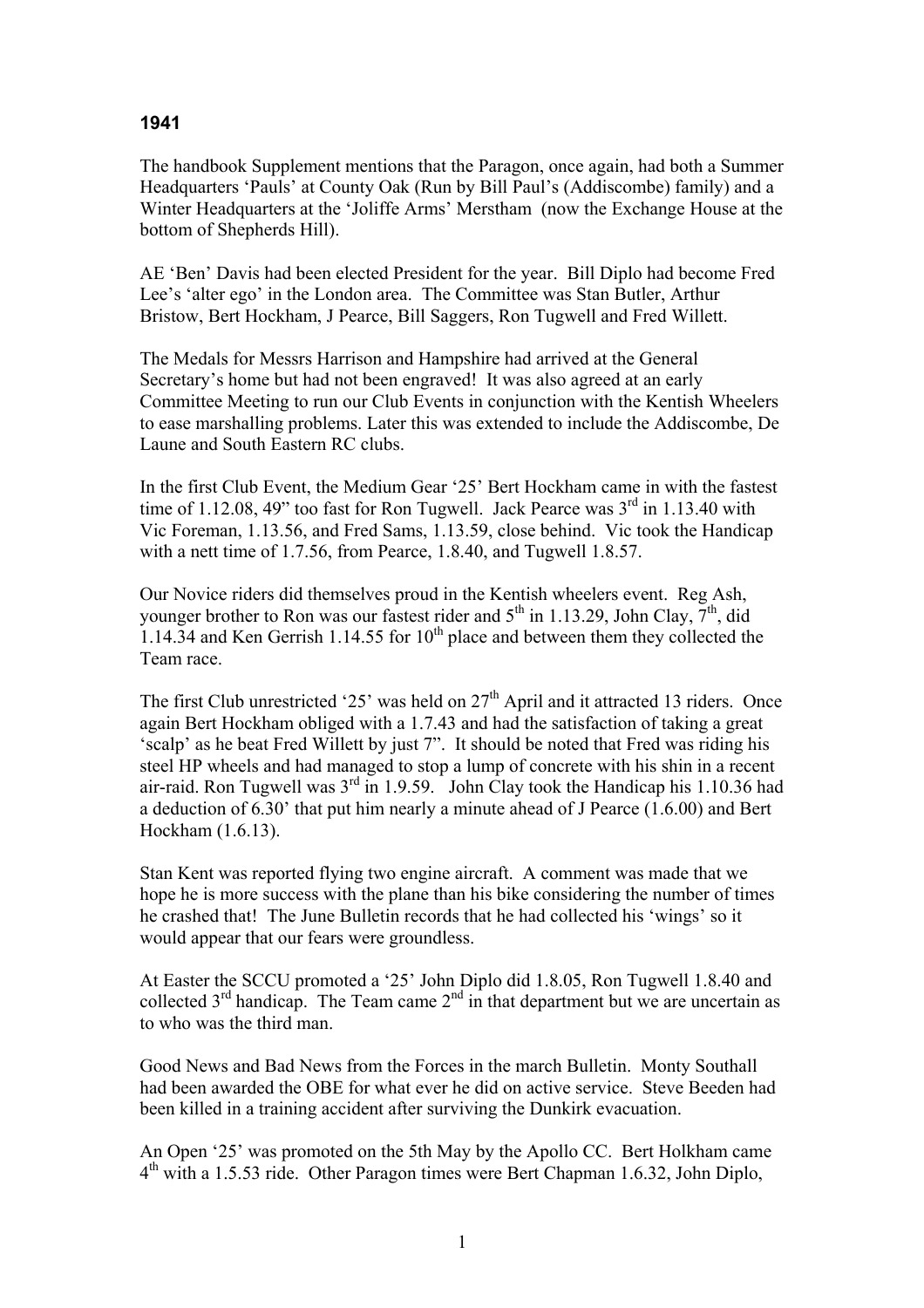1.6.43, Ron Tugwell 1.7.59, Stan Butler 1.8.06, Cyril Melhuish 1.8.21 and Ron Ash 1.11.08. The times of Holkham, Chapman and Diplo were quick enough to win the Team race.

A sign of the times in the Minutes of the Committee Meeting held on the  $11<sup>th</sup>$  May was a list of the Club Trophies and where they were being held for 'safe keeping'. Later many of them were taken to Fred Lee's 'digs' in Holmes Chapel.

The following week the SCCU put on another '25'. Ron Tugwell 1.7.37, Alan Gordon 1.7.59, Ron Ash 1.9.50, D Fowler 1.11.11, Ken Gerrish 1.11.41, Les Penny 1.11.42 and John Diplo 1.12.43 (puncture) were our riders but they were some 5' too slow for the Team race.

The 30 miles event had 12 entries but only 8 started and 7 finished. Of these seven the fastest time was by Stan Butler with a 1.21.14 ride including a spot of grass track riding on the Crawley by-pass when he misjudged a roundabout and his own speed. Alan Gordon finished  $2<sup>nd</sup>$  in 1.21.55 with Ron Tugwell close behind in 1.22.04. Young Reg Ash collected the Handicap with a nett time of 1.17.38 from Ron Tugwell, 1.18.34, and Stan Butler 1.18.44.

Yet another SCCU '25'was held on the 8th June but this time on the Portsmouth Road near Esher rather than the Brighton Road. The Paragon had nine finishers Stan Butler 1.7.06, John Clay 1.7.34, Bert Holkham 1.9.24, Charlie Sapsford 1.9.49, Ron Ash 1.10.51, Les Penny 1.12.19, John Diplo 1.14.03, Alan Gordon 1.14.15 and Fred Hayward 1.15.15. No prizes were won and the Team was some 7' too slow for the Team race.

In the Twickenham Novice '25' D Fowler did a 1.11 and Les Penny 1.12. Charlie Sapsford had a puncture and other problems without which the Paragon ought to have won the Team race.

The WLCA held a '50 on the Bath Road It was won by D Gawman  $(13<sup>th</sup>$  Whs) in 2.10.26 with Stan Butler in  $6<sup>th</sup>$  place with a 2.16.33 ride. Ron Ash 2.24.26, Alan Gordon 2.24.27 and John Diplo 2.29.41 were our other finishers. The times of messrs Butler Gordon and Ash were also quick enough for the Paragon to win the Team race.

The Velma held their '50' on the  $6<sup>th</sup>$  July and attracted a full field of 100 riders. The Paragon Team recorded these times:- Bert Holkham 2.11.16, Stan Butler 2.12.05, Cyril Melhuish 2.15.06, Alan Gordon 2.15.30, Les Penny 2.23.10 and Bill Diplo 2.29.42. Unfortunately the Addiscombe won the Team race with the Paragon some 3' back.

On the 20<sup>th</sup> July the '50' miles Club Event was held but only 3 riders made it back to the Timekeeper. Les Penney finished in 2.22.48 comfortably ahead of Ron Tugwell, 2.28.32. Ron just held off John Diplo by 2" for that  $2<sup>nd</sup>$  place. Ron took the Handicap very easily with his 10' allowance.

On the same day Stan Butler and Alan Gordon both rode 100 miles Time Trial presumably to remember how much it hurt. Stan finished in 4.58.52 and Alan 5.7.48. Both somewhat slower than the times they used to record!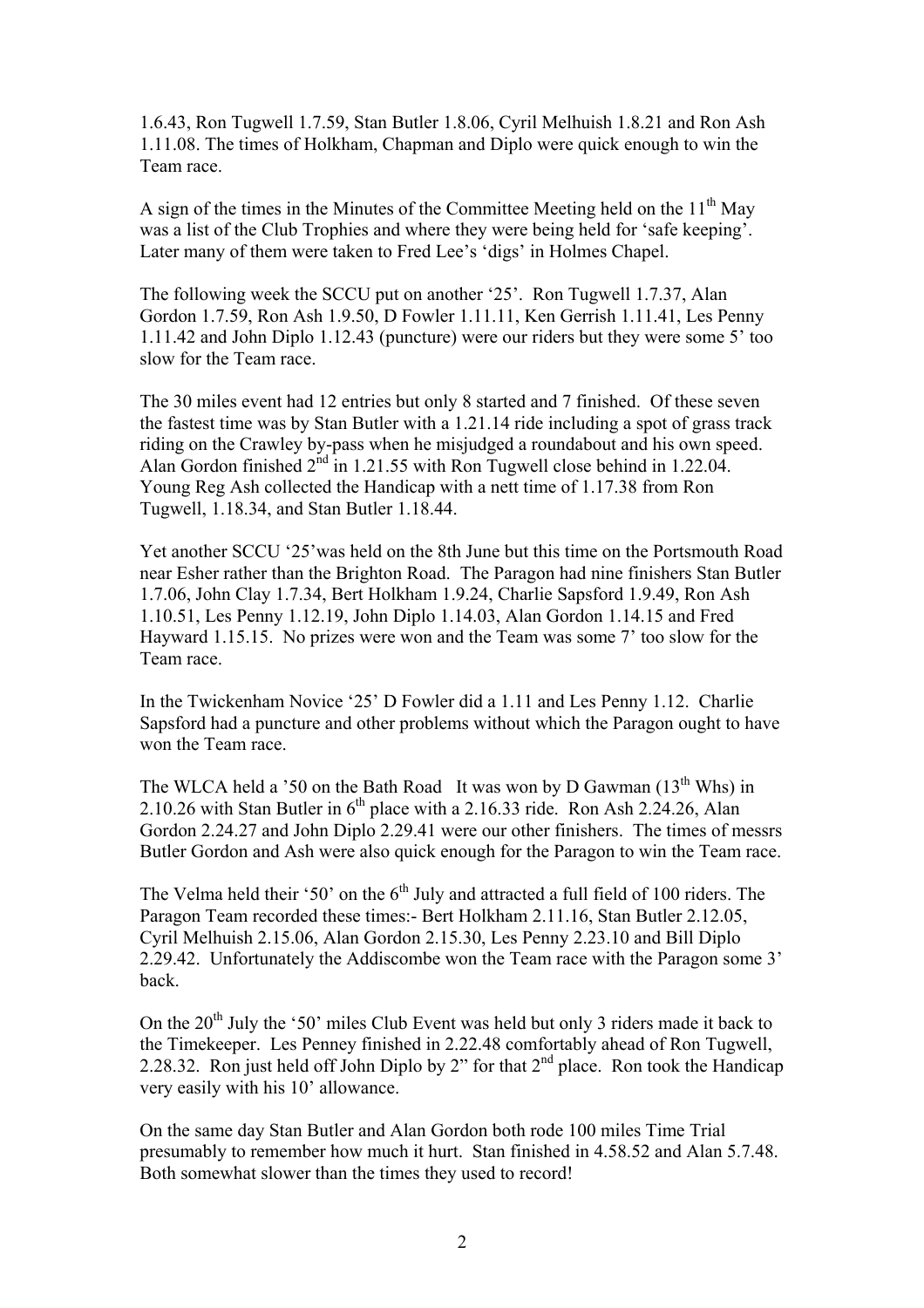The Following weekend was the Paragon Open '50' and the reason for Alan Gordon riding a 100 miles Time Trial became apparent. He was No.1 on the Start Sheet and he rode the whole distance on his own at the front of the field to record 2.17.52. Not a bad effort! John Clay 2.15.48, Les Penny 2.20.04, Ron Ash 2.25.06 were our other finishers. John Clay's effort enabled him to take the handicap prize and the Paragon was  $3<sup>rd</sup>$  Team. There is a story here as the Club had 5 non-starters and two nonfinishers. Later we found out that there was torrential rain the night before that deterred many from coming down in the morning. Also rain always led to the roads being covered with granite chips/flints that have a natural attraction to light racing tyres and tubulars. The Coach bringing out the old, infirm and unfit was a great social success even if it cost the club £1 for the balance of the hire charge.

The SCCU held a '50' on the  $17<sup>th</sup>$  August. Bert Chapman 2.14.55, Stan Butler 2.16.30, Alan Gordon 2.18.37, John Diplo 2.29.01 and Cyril Melhuish 2.29.20 were our finishers although 3 other failed to reach the final Timekeeper. Unfortunately the Addiscombe won the 1<sup>st</sup> Prize with Bill Paul's 2.10.08 and they collected the Team race. The Paragon had to be content with  $2<sup>nd</sup>$  Team.

One of the few long distance events was held on the  $24<sup>th</sup>$  August when the Westerly promoted their 100 miles event. Stan Butler was the fastest Paragon rider in 4.44.09 for 9<sup>th</sup> place and Alan Gordon came in with  $4.56.56$  for  $24<sup>th</sup>$  place. What happened to Bert Holkham we will have to find out. He went through 50 miles in 2.18.46 but finished with a time of 5.32.45!

Fred Willett had a touch of luck. He had a bike stolen and a few weeks later found a small youth riding the machine. It turns out that the youth's father was the local Bobby! It would appear a can of local worms had been overturned!

Bill Pett, one of the Club Vice-Presidents, Timekeeper and Handicapper had an article to himself in the 'Cycling' to celebrate his  $68<sup>th</sup>$  birthday and the fact that he had just ridden a private time trial 'somewhere south of London' in 1.14.41.

The Apollo put on another '25' on the  $31<sup>st</sup>$  August on the Brighton Road. No prizes came the Paragon's way as we only had two finishers - Ron Tugwell 1.5.04 and John Diplo 1.7.01. Interestingly there were 15 Time Trials recorded in addition to the Full field of 100 riders. Amazing what one can do in war-time that is 'impossible' in times of Peace.

Fred Willett appears for the SCCU '25' on  $7<sup>th</sup>$  Sepember and collects  $2<sup>nd</sup>$  place in 1.4.36 behind Perrin (Clarence) 1.4.13. Stan Butler 1.6.13, Bert Chapman 1.7.02, John Diplo 1.7.47, Charlie Sapsford 1.9.05 and Les Penny 1.12.18 were our other riders. This gave us a Team time of 3.18.27 that missed the Team race by just 23"

Bert Chapman recorded a 1.4.16 in a Herts & Essex '25'. Les Penny won 1<sup>st</sup> handicap in the Bath Road '25' with a 1.6.50 ride just before being called up. In a WLCA '25' John Diplo led the Paragon to a Team victory and collected  $1<sup>st</sup>$  handicap for himself but we have no other details.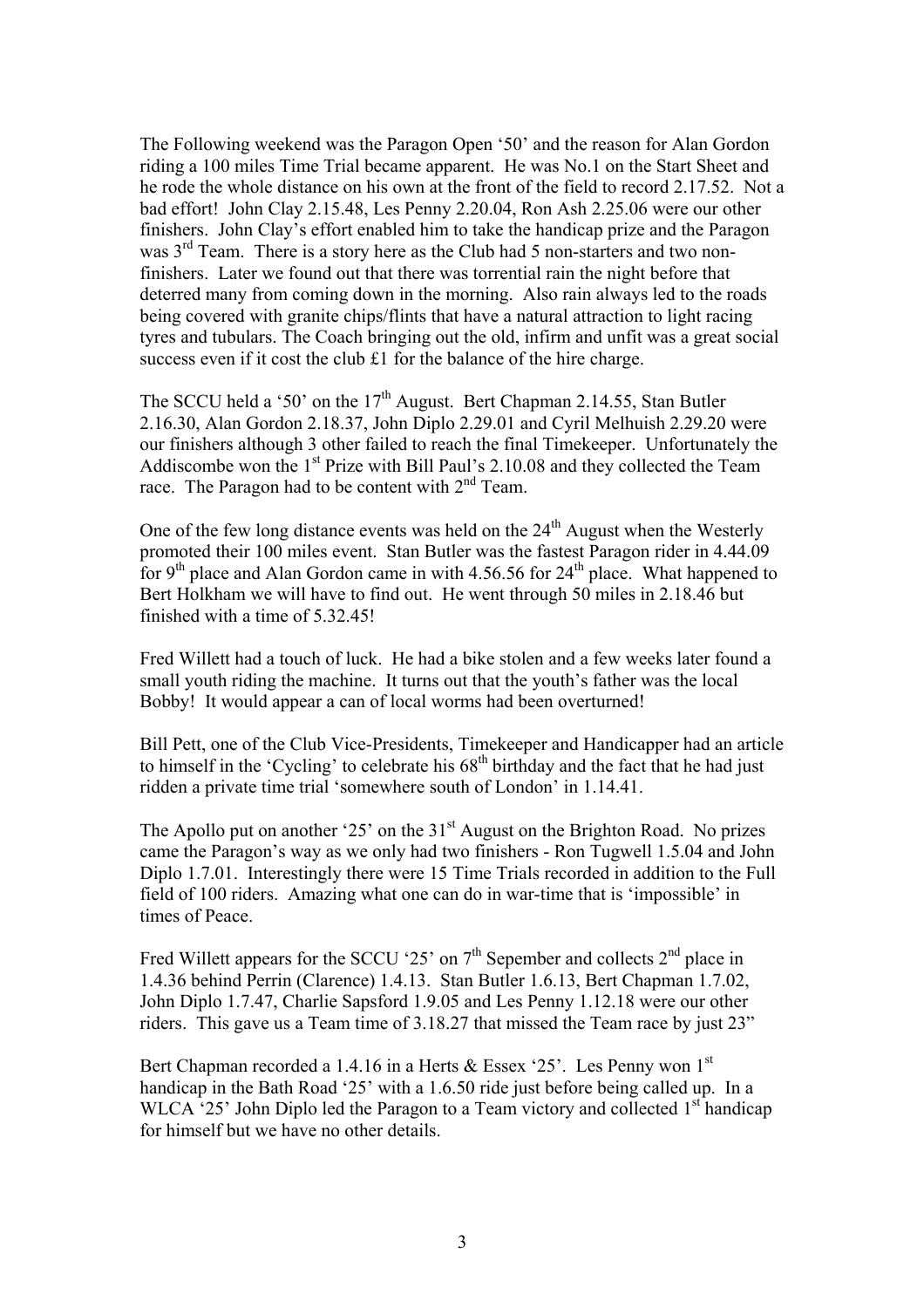At the end of the season was another '25' on the  $14<sup>th</sup>$  September and Fred Willett came out to show everyone how it should be done. His 1.3.23 was too good for John Clay, 1.5.18, and Stan Butler in 3d place with 1.5.50. Two longmarkers took the Handicap award. Geof Dorman with 12' allowance had a nett time of 1.1.16 and Bill Diplo  $10'$  to finish with 1.1.41. Charlie Sapsford was  $3<sup>rd</sup>$  in 1.2.04. This was Geof Dorman's first race at the age of 47!

A Committee Meeting at Chatsworth Hall decided to run a series of Winter Dances in conjunction with the Apollo. Over the ensuing years the Paragon did many things with the Apollo. Most of the Apollo ladies married Paragon men – and what more could one ask for!

On the 28<sup>th</sup> September the Comet held their annual, end of season, '25'. The Paragon had four riders Bert Chapman 1.3.39, Stan Butler 1.5.39, Cyril Melhuish 1.6.30 and Alan Gordon 1.12.28 with a puncture. No individual or Team prizes were forthcoming.

The SCCU held another '25' on the 5<sup>th</sup> October and again Fred Willett had to be content with  $2<sup>nd</sup>$  place this time behind Bill Paul (Addiscombe) 1.2.58 to 1.3.17. However to back Fred were Bert Chapman, 14.53, and Stan Butler 1.5.56, and these gentlemen collected the Team prize. Other times were Alan Gordon 1.7.50, John Diplo 1.8.51, Bill Diplo 1.12.40, G Dorman 1.12.52 and Ron Tugwell1.13.04.

Six riders attempted White Hill, Caterham with Ron Tugwell getting to the top in the quickest time of 1.49. The evergreen Alan Gordon came 2nd in 1.52 with Fred Barnes  $3^{\text{rd}}$  in 2.08.

A note made on October 21<sup>st</sup> Minutes was that Fred Lee could not keep all the trophies at Holmes Chapel so other must go to Uffington, Berks for the Duration. Unfortunately we can find no reference as to who or what was there to keep safe our cups apart from the fact that it did not affect the insurance cover.

More Standard Medals were won in 1941 with 2 Silvers and 7 Bronzes awarded.

The first of a series of Winter Dances run by the Paragon and the Apollo was held on  $8<sup>th</sup>$  October at Chatsworth Club Hall with Ron Tugwell as M.C. Entry 1/6 (7<sup>1</sup>/<sub>2</sub> p). Other dates are  $15^{th}$  November,  $13^{th}$  December,  $10^{th}$  January,  $14^{th}$  February and  $14^{th}$ March all at the Chatsworth Club Hall. It was, and still is, the Clubhouse and Bar for Council workers.

The Inter-Club 'Closer' run with the Addiscombe down to County Oak was a huge success with some 59 sitting down in Paul's. Twenty-five of these were Paragon members.

In the Inter-Club Map reading held in the Crawley area on the 9<sup>th</sup> November the Paragon won the Team prize.

It was agreed at the Committee Meeting on the 16<sup>th</sup> November that members could buy Tools with their prize money but not cycle accessories. Slowly the restrictions are being eased! It is difficult to imagine from a distance of sixty years what this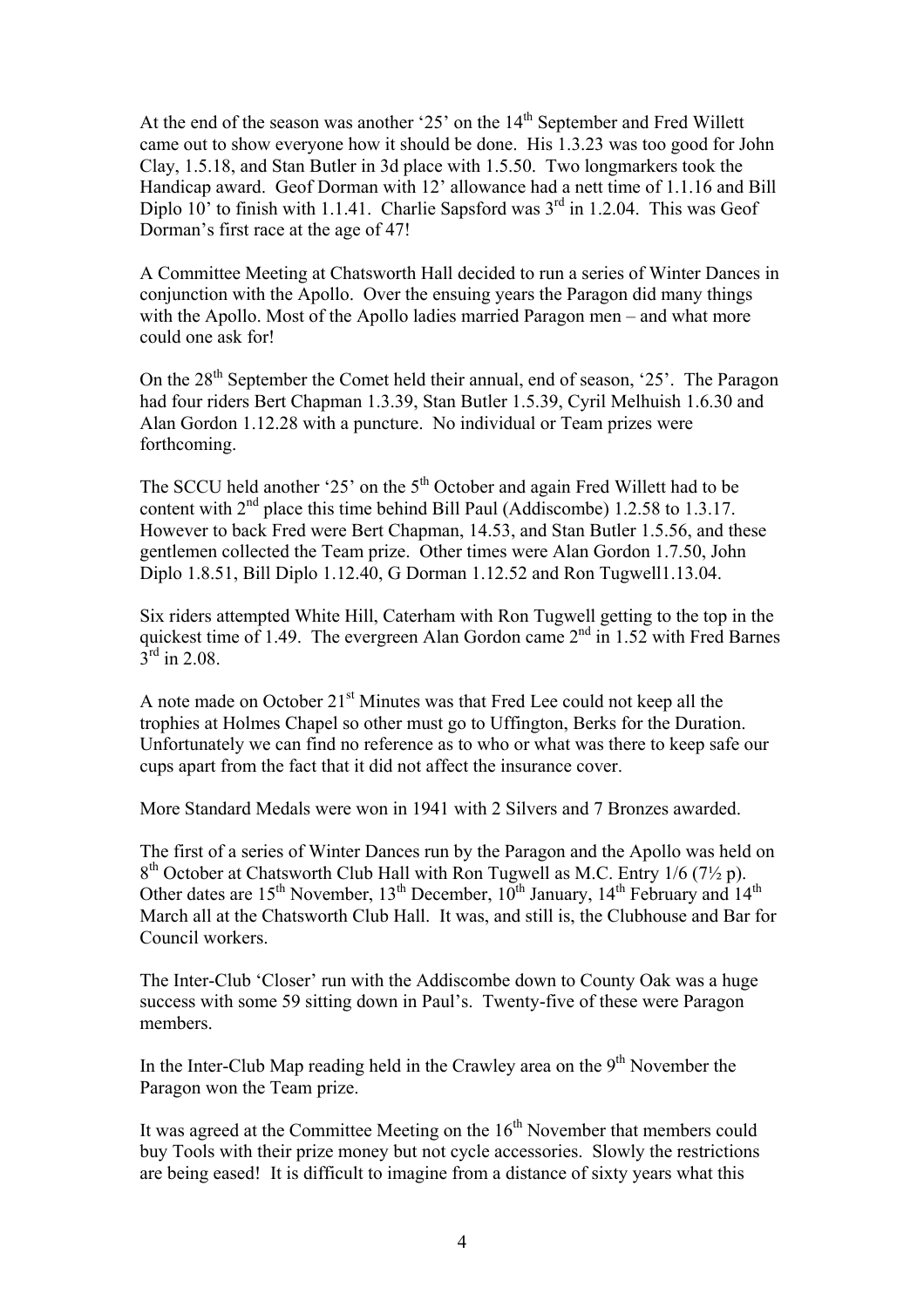small step implied. It was customary for prize money to be spent on something of value or some form of memorabilia to comply with the strict rules dividing amateurs from professionals. These items were not to be had in War-time and even mundane tools were like gold dust hence the change in the Club Rules.

A comment in the 'Cycling' on December 1<sup>st</sup> reports that Bert Chapman and Cyril Melhuish our crack Tandem pair have been sent to the same Army Unit. How did they manage that!

A Club Dinner was arranged for the  $17<sup>th</sup>$  January 1942 at the Manor Arms Streatham and very successful it turned out to be with a 'full house' of 100 people.

All things considered it was not a bad year for the Paragon with 6 team wins. It is very frustrating for a club to attract young riders to its ranks in 1941. Just as they are finding their feet and producing some promising rides they are whisked off to serve King and Country. The continuation of the Paragon was down to those who were too old to serve, were unfit or the very few who had reserved occupations. The Paragon was extremely fortunate that those who were left were dedicated to the welfare of the Club.

|                      | Club Events 1941      |                 |                |                        |         |         |
|----------------------|-----------------------|-----------------|----------------|------------------------|---------|---------|
|                      |                       |                 |                |                        |         |         |
|                      | <b>Scratch Result</b> | 25 h/c          |                | <b>Handicap Result</b> |         |         |
|                      |                       | <b>Med Gear</b> |                |                        |         |         |
| 8                    | <b>Entries</b>        |                 |                |                        |         |         |
| 8                    | <b>Starters</b>       |                 |                |                        |         |         |
| $\overline{7}$       | Finishers             |                 |                |                        |         |         |
|                      |                       |                 |                |                        |         |         |
| 1                    | Hockham A             | 1.12.08         | 1              | Foreman V              | 6.00    | 1.07.56 |
| $\overline{2}$       | <b>Tugwell R</b>      | 1.12.57         | $\overline{2}$ | Pearce J               | 5.00    | 1.08.40 |
| 3                    | Pearce J              | 1.13.40         | 3              | <b>Tugwell R</b>       | 4.00    | 1.08.57 |
| 4                    | Foreman V             | 1.13.56         | $\overline{4}$ | Sams F                 | 4.00    | 1.09.59 |
| 5                    | Sams F                | 1.13.59         | 5              | Hockham A              | Scratch | 1.12.08 |
| 6                    | <b>Patterson FH</b>   | 1.15.56         | 6              | Patterson FH           | 3.00    | 1.12.56 |
| $\overline{7}$       | Diplo J               | 1.22.56         | $\overline{7}$ | Diplo J                | 1.00    | 1.21.56 |
|                      |                       |                 |                |                        |         |         |
|                      |                       |                 |                |                        |         |         |
|                      | <b>Scratch Result</b> | 25 h/c          |                | <b>Handicap Result</b> |         |         |
|                      |                       | 27.4.41         |                |                        |         |         |
| 13                   | <b>Entries</b>        |                 |                |                        |         |         |
| 13                   | <b>Starters</b>       |                 |                |                        |         |         |
| 13                   | Finishers             |                 |                |                        |         |         |
|                      |                       |                 |                |                        |         |         |
| $\mathbf{1}$         | Hockham A             | 1.07.43         | 1              | Clay J                 | 6.30    | 1.04.06 |
| $\overline{2}$       | <b>Willett F</b>      | 1.07.50         | $\overline{2}$ | Pearce J               | 5.30    | 1.05.00 |
| $\overline{3}$       | Tugwell R             | 1.09.59         | 3              | Hockham A              | 1.30    | 1.06.13 |
| 4                    | Pearce J              | 1.10.30         | 4              | Penny L                | 6.30    | 1.06.24 |
| $\overline{5}$       | Clay J                | 1.10.36         | 5              | Ash R                  | 5.00    | 1.06.37 |
| $\overline{6}$       | Diplo J               | 1.11.33         | 6              | Gerrish K              | 4.30    | 1.07.15 |
| $\overline{7}$       | Ash R                 | 1.11.37         | $\overline{7}$ | <b>Tugwell R</b>       | 2.30    | 1.07.29 |
| 8                    | Gerrish K             | 1.11.45         | 8              | <b>Willett F</b>       | Scratch | 1.07.50 |
| $\overline{9}$<br>10 | <b>Bristow ACG</b>    | 1.12.26         | 9              | Foreman V              | 6.00    | 1.08.00 |

## **Club Time Trial Results**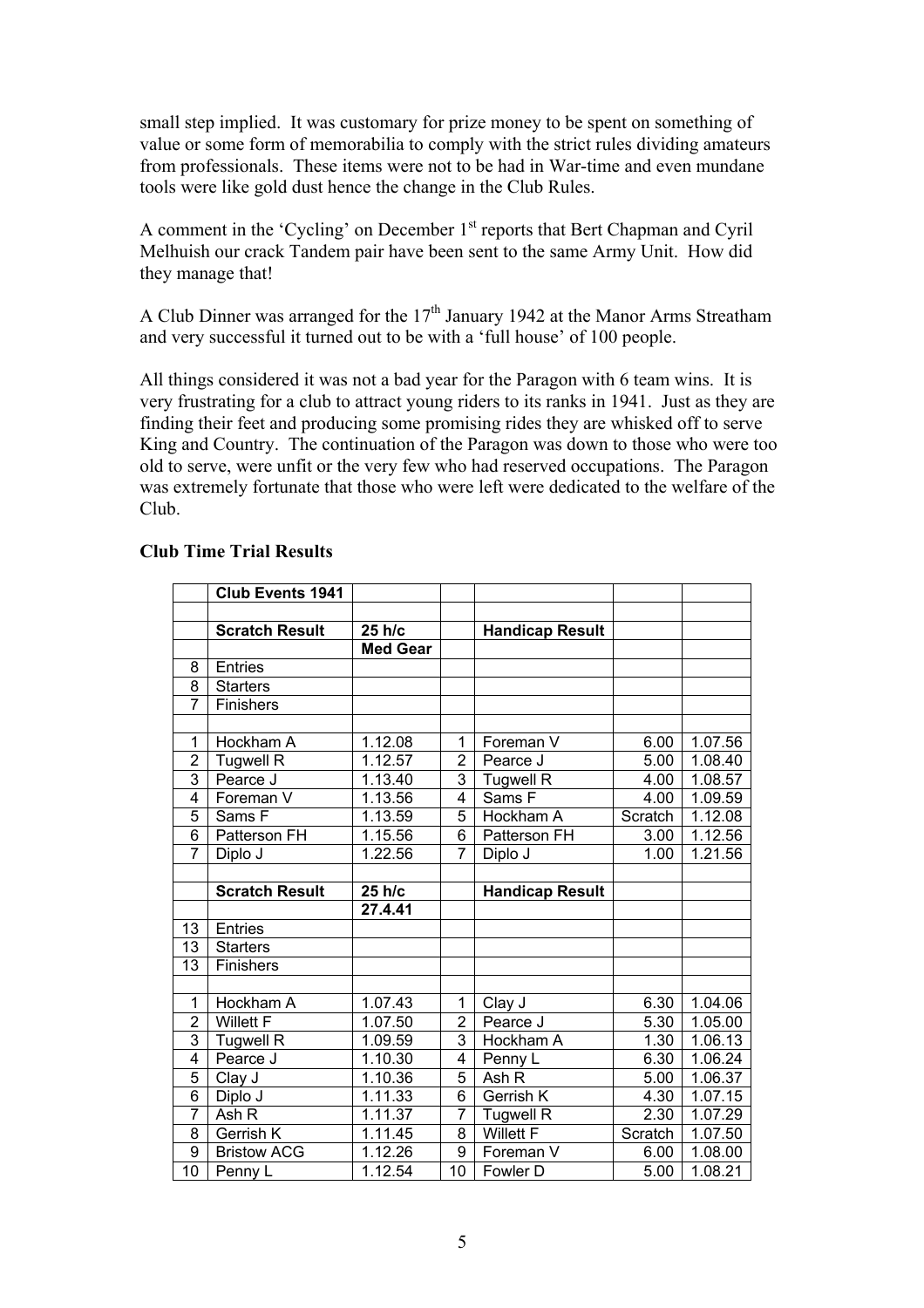| 11              | Fowler D              | 1.13.21              | 11                      | Diplo J                | 2.00    | 1.09.33              |
|-----------------|-----------------------|----------------------|-------------------------|------------------------|---------|----------------------|
| 12              | Foreman V             | 1.14.00              | 12                      | <b>Bristow ACG</b>     | 2.30    | 1.09.46              |
| 13              | Sams F                | 1.14.41              | 13                      | Sams F                 | 4.15    | 1.10.26              |
|                 |                       |                      |                         |                        |         |                      |
|                 | <b>Scratch Result</b> | 30 h/c               |                         | <b>Handicap Result</b> |         |                      |
|                 |                       | 1.6.41               |                         |                        |         |                      |
| 12              | Entries               |                      |                         |                        |         |                      |
| 8               | <b>Starters</b>       |                      |                         |                        |         |                      |
| $\overline{7}$  | Finishers             |                      |                         |                        |         |                      |
|                 |                       |                      |                         |                        |         |                      |
| 1               | <b>Butler SM</b>      | 1.21.14              | 1                       | Ash R                  | 6.00    | 1.17.38              |
| $\overline{2}$  | Gordon A              | 1.21.55              | 2                       | <b>Tugwell R</b>       | 3.30    | $1.\overline{18.34}$ |
| 3               | <b>Tugwell R</b>      | $1.\overline{22.04}$ | 3                       | <b>Butler SM</b>       | 2.30    | 1.18.44              |
| $\overline{4}$  | Ash R                 | 1.23.38              | $\overline{4}$          | Gordon A               | 3.00    | 1.18.55              |
| 5               | Diplo J               | 1.25.10              | 5                       | Penny L                | 8.30    | 1.21.47              |
| $\overline{6}$  | Penny L               | 1.30.17              | $\overline{6}$          | Diplo J                | 2.30    | 1.22.40              |
| 7               | <b>Hayward WK</b>     | 1.39.57              | $\overline{7}$          | <b>Hayward WK</b>      | 4.30    | 1.35.27              |
|                 |                       |                      |                         |                        |         |                      |
|                 | <b>Scratch Result</b> | 50 h/c               |                         | <b>Handicap Result</b> |         |                      |
|                 |                       | 20.7.41              |                         |                        |         |                      |
| 7               | <b>Entries</b>        |                      |                         |                        |         |                      |
| 4               | <b>Starters</b>       |                      |                         |                        |         |                      |
| 3               | Finishers             |                      |                         |                        |         |                      |
|                 |                       |                      |                         |                        |         |                      |
| $\mathbf{1}$    | Penny L               | 2.22.48              | 1                       | Penny L                | 3.30    | $2.\overline{15.04}$ |
| $\overline{2}$  | <b>Tugwell R</b>      | 2.28.32              | $\overline{\mathbf{c}}$ | <b>Tugwell R</b>       | 10.00   | 2.12.48              |
| $\overline{3}$  | Diplo J               | 2.28.34              | $\overline{3}$          | Diplo J                | 5.00    | 2.23.32              |
|                 |                       |                      |                         |                        |         |                      |
|                 | <b>Scratch Result</b> | 100 tt               |                         |                        |         |                      |
|                 |                       | 20.7.41              |                         |                        |         |                      |
|                 | <b>Butler SM</b>      | 4.58.52              |                         |                        |         |                      |
|                 | Gordon A              | 5.07.48              |                         |                        |         |                      |
|                 |                       |                      |                         |                        |         |                      |
|                 | <b>Scratch Result</b> | 25 h/c               |                         | <b>Handicap Result</b> |         |                      |
|                 |                       | 14.9.41              |                         |                        |         |                      |
| 11              | <b>Entries</b>        |                      |                         |                        |         |                      |
| 10              | <b>Starters</b>       |                      |                         |                        |         |                      |
| $\overline{10}$ | Finishers             |                      |                         |                        |         |                      |
|                 |                       |                      |                         |                        |         |                      |
| $\mathbf{1}$    | <b>Willett F</b>      | 1.03.23              | 1                       | Dorman G               | 12.00   | 1.01.16              |
| $\overline{2}$  | Clay J                | 1.05.18              | $\overline{c}$          | Diplo W                | 10.00   | 1.01.41              |
| $\overline{3}$  | <b>Butler SM</b>      | 1.05.50              | $\overline{3}$          | Sapsford C             | 4.30    | 1.02.04              |
| $\overline{4}$  | <b>Tugwell R</b>      | 1.06.04              | $\overline{4}$          | Clay J                 | 3.00    | 1.02.18              |
| 5               | Sapsford C            | 1.06.34              | 5                       | Pearce J               | 6.00    | 1.03.20              |
| 6               | Pearce J              | 1.09.20              | $\overline{6}$          | <b>Willett F</b>       | Scratch | 1.03.23              |
| 7               | Sams <sub>F</sub>     | 1.11.28              | $\overline{7}$          | <b>Butler SM</b>       | 2.00    | 1.03.50              |
| 8               | Diplo W               | 1.11.41              | 8                       | <b>Tugwell R</b>       | 1.30    | 1.04.34              |
| 9               | Dorman G              | 1.13.16              | $\overline{9}$          | Sams F                 | 6.00    | 1.05.28              |
| 10              | Dore G                | 1.18.34              | 10                      | Dore G                 | 5.30    | 1.13.04              |